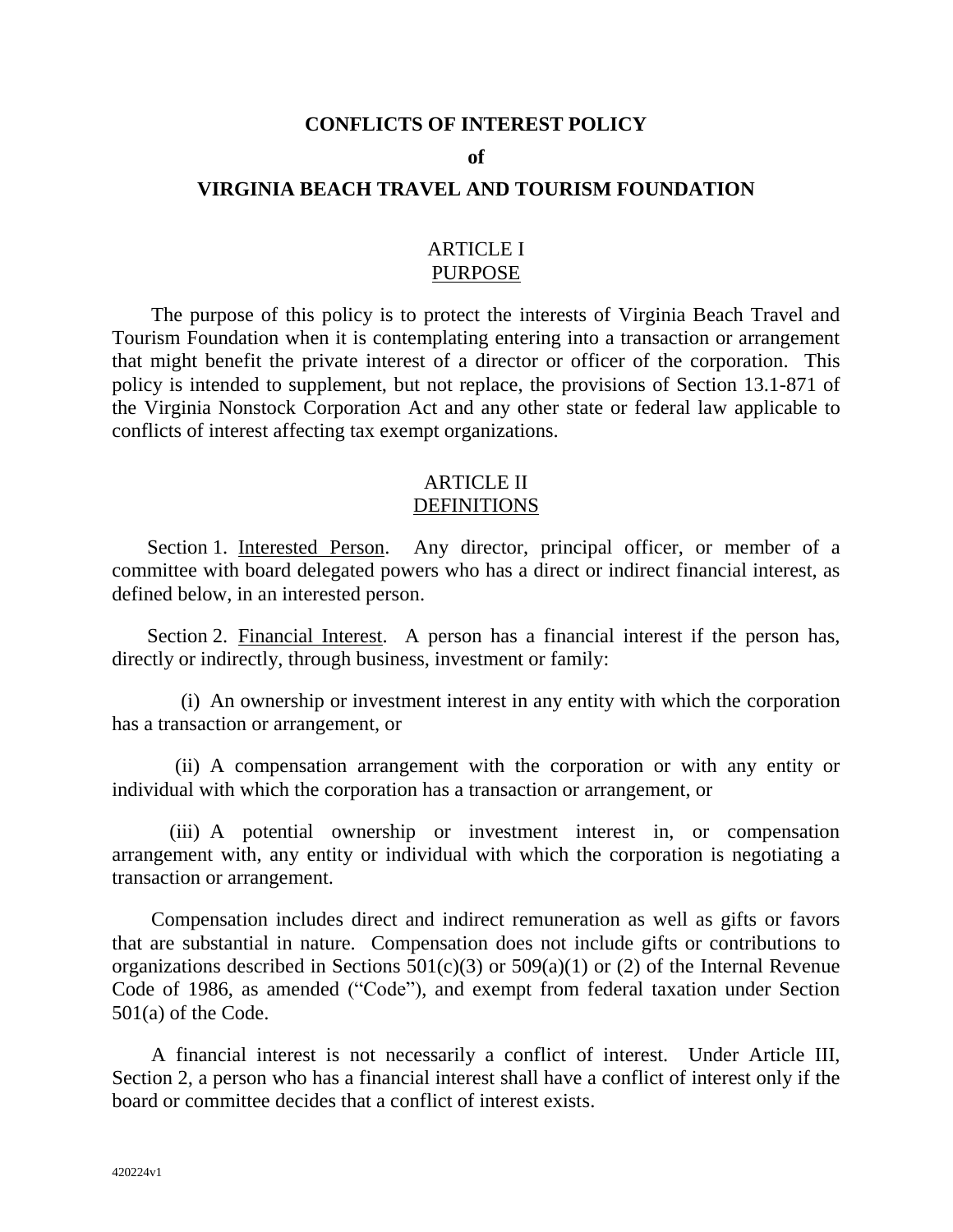# ARTICLE III PROCEDURES

Section 1. Disclosure of a Financial Interest. In connection with any actual or possible conflicts of interest, an interested person must disclose the existence of the financial interest of the interested person and must be given the opportunity to disclose all material facts to the directors and members of committees with board delegated powers considering the proposed transaction or arrangement.

Section 2. Determination of Existence of a Conflict of Interest. After disclosure of the financial interest and all material facts, and after any discussion with the interested person, the interested person shall leave the board or committee meeting while the determination of the existence of a conflict of interest is discussed and voted upon. The remaining board or committee members shall decide if a conflict of interest exists.

# Section 3. Addressing a Conflict of Interest.

(i) An interested person may make a presentation at the board or committee meeting, but after such presentation, the interested personal shall leave the meeting during the discussion of, and the vote on, the transaction or arrangement that results in the conflict of interest.

(ii) The chairperson of the board or committee shall, if appropriate, appoint a disinterested person or committee to investigate alternatives to the proposed transaction or arrangement.

(iii) After exercising due diligence, the board or committee shall determine whether the corporation can obtain a more advantageous transaction or arrangement with reasonable efforts from a person or entity that would not give rise to a conflict of interest.

(iv) If a more advantageous transaction or arrangement is not reasonably attainable under circumstances that would not give rise to a conflict of interest, the board or committee shall determine by a majority vote of the disinterest directors whether the transaction or arrangement is in the corporation's best interest and for its own benefit and whether the transaction is fair and reasonable to the corporation and shall make its decision as to whether to authorize or approve the transaction or arrangement in conformity with such determination.

# Section 4. Violations of the Policy.

(i) If the board or committee has reasonable cause to believe that an interested person has failed to disclose an actual or possible conflict of interest, it shall inform the member of the basis for such belief and afford the interested party an opportunity to explain the alleged failure to disclose.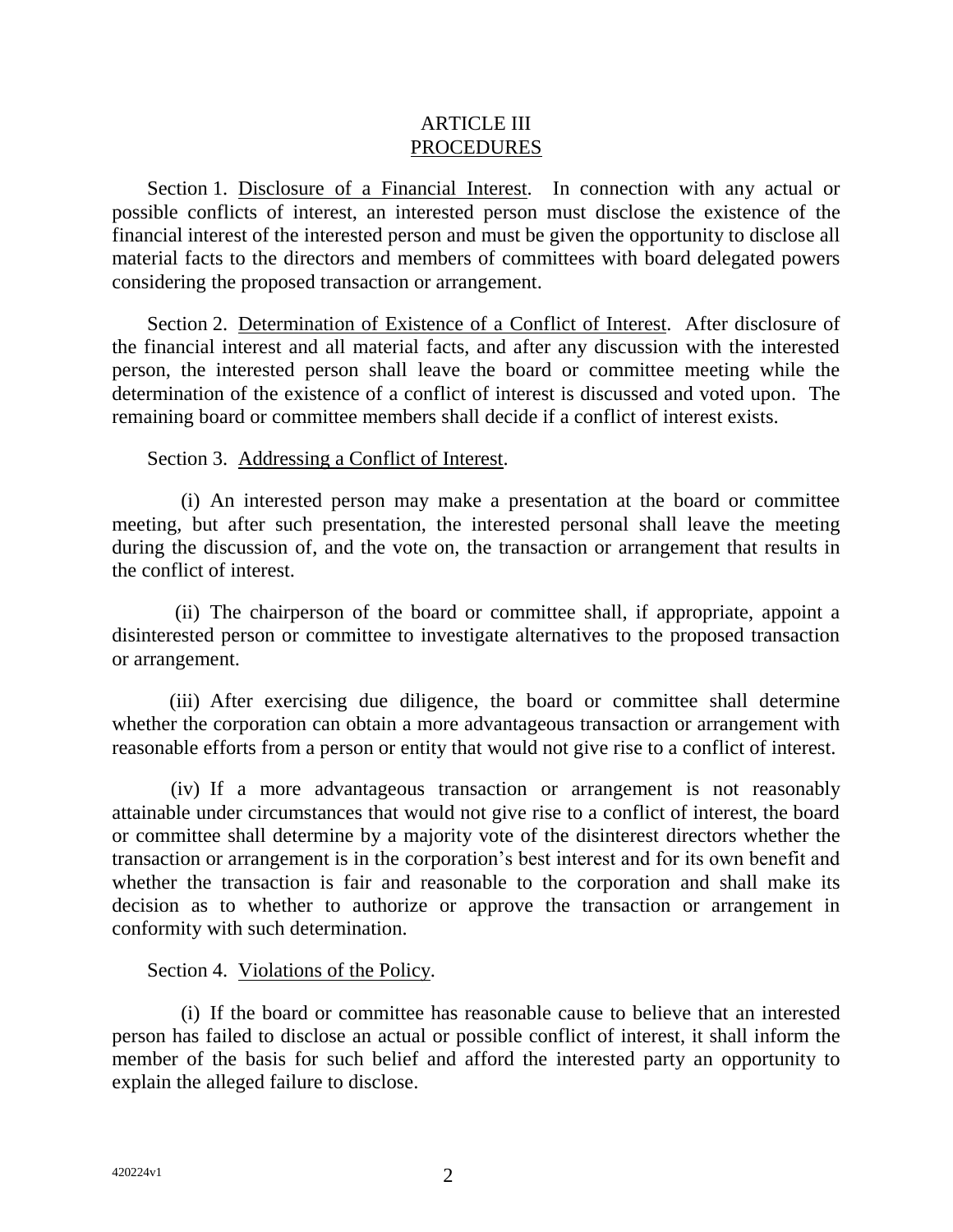(ii) If, after hearing the response of the interested person and making such further investigation as may be warranted in the circumstances, the board or committee determines that the interested person has in fact failed to disclose an actual or possible conflict of interest it shall take appropriate disciplinary and corrective action.

# **ARTICLE IV** RECORDS OF PROCEEDINGS

The minutes of the board and all committees with board delegated powers shall contain:

(i) The names of the persons who disclosed or otherwise were found to have a financial interest in connection with an actual or possible conflict of interest, the nature of the financial interest, any action taken to determine whether a conflict of interest was present and the board's or committee's decision as to whether a conflict of interest in fact existed.

(ii) The names of the persons who were present for discussions and votes relating to the transaction or arrangement, the content of the discussion, including any alternatives to the proposed transaction or arrangement and a record of any votes taken in connection therewith.

# ARTICLE V **COMPENSATION**

Section 1. Any voting member of the board of directors who receives compensation, directly or indirectly, from the corporation for services is precluded from discussing and voting on matters pertaining to that member's compensation.

Section 2. A voting member of any committee whose jurisdiction includes compensation matters and who receives compensation, directly or indirectly, from the corporation for services is precluded from voting on matters pertaining to that member' s compensation.

# ARTICLE VI ANNUAL STATEMENTS

Each director, principal officer and member of a committee with board delegated powers shall annually sign a statement which affirms that such person:

- (i) Has received a copy of the conflicts of interest policy,
- (ii) Has read and understands the policy,